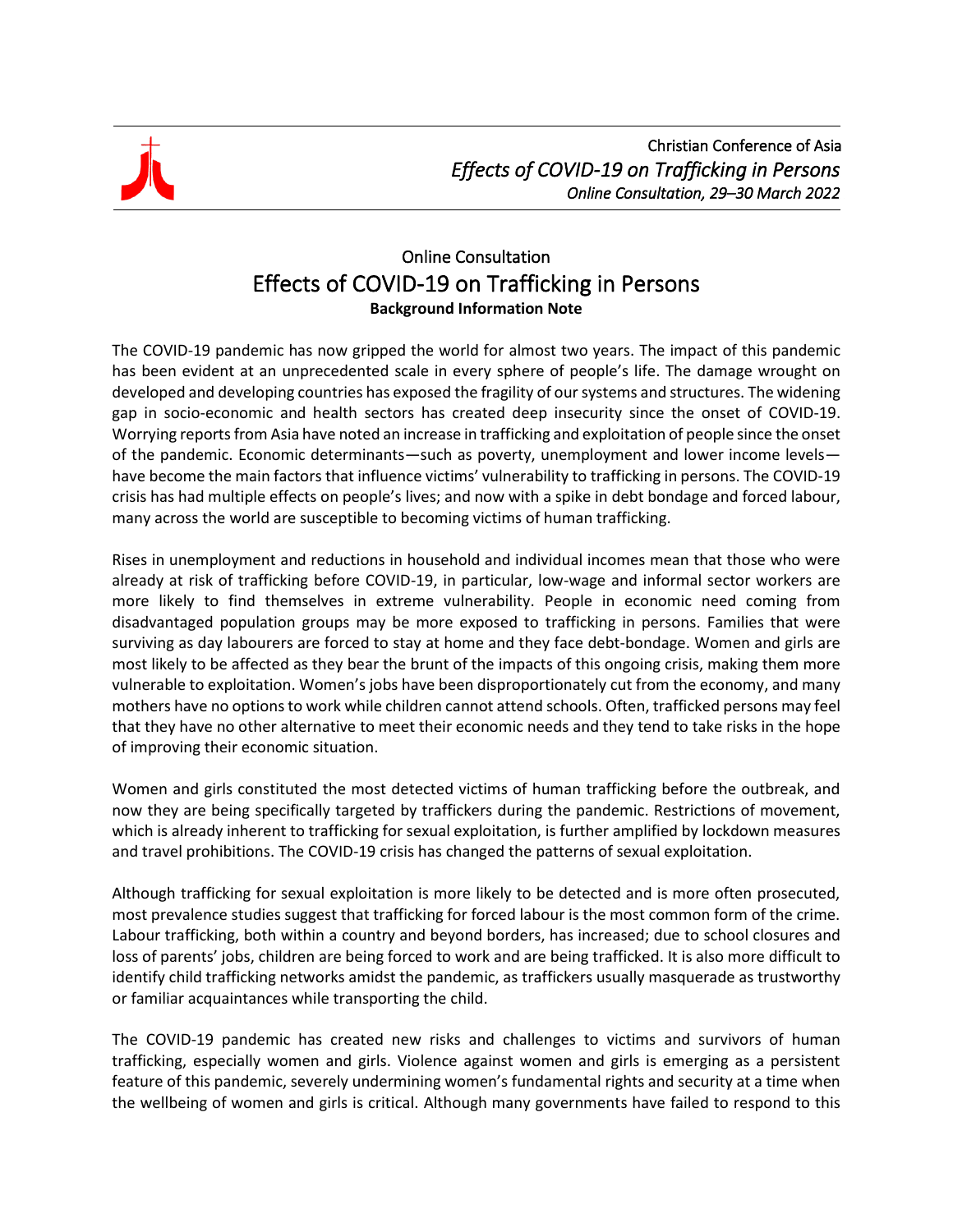crisis, grassroots organisations and communities have played a critical role in preventing and responding to trafficking in persons.

It is in this context that the Christian Conference of Asia (CCA) will organise a consultation titled, '**The Effects of COVID-19 on Trafficking in Persons**' to understand the ground reality and respond to the crisis of trafficking in persons as the body of Christ.

Representatives of the CCA's member churches and councils who attend this Consultation will learn from the resource persons, receive up-to-date information, and engage in timely situational analyses about the nature, contexts, current situation, human rights violations, exploitation, emerging trends and patterns of trafficking in persons as well as relevant policy developments, as they relate to their countries. Participants shall identify the trafficking-impacted sectors in different contexts such as domestic labour, agricultural labour, manufacturing and construction, mining and stone quarrying, fishing and seafaring, sex tourism and other service sectors, and other extractive industries.

The continual call to all Christians through the biblical tradition to serve the least among us. Christians are called to respond to the realities of those who are oppressed and marginalised in the society by being relevant to the prophetic call to proclaim good news to the poor, freedom for the captives, sight for the blind, and freedom for the oppressed (Luke 4:18). The COVID-19 pandemic makes it more important to be relevant to witness the gospel to those in need and whose voices are not heard. Churches in Asia have a great role to play in the prevention and response to trafficking in persons.

**Theme:** "The Effect of COVID-19 on Trafficking in Persons" **Dates:** 29 and 30 March 2022 **Time:** 10:00 to 15:30 Bangkok (Thailand) time

## **Objectives:**

- To build competent churches and communities to respond to the impact of COVID-19 on trafficking in persons;
- To provide a forum for participants and resource persons to share information on how to respond, prevent, rescue, restore, and reintegrate survivors and on other forms of relief and rehabilitation to trafficked persons especially during the COVID-19 pandemic;
- To affirm and reinforce the responsibility of the churches to be prophetic witnesses challenging human trafficking and advocate for the dignity and rights of victims and survivors.

## **Outcomes:**

- Churches in Asia are sensitised to reaffirm and uphold their commitments to be in solidarity with trafficked persons;
- Churches in Asia are oriented and trained to identify, combat, and deal with human trafficking in the post-COVID-19 era;
- Churches in Asia develop relevant plans and an ecumenical call to action which are communicated and shared to all constituencies;
- The CCA promotes the prevention of human trafficking through a reduction in demand, protection of survivors, and prosecution of human traffickers.